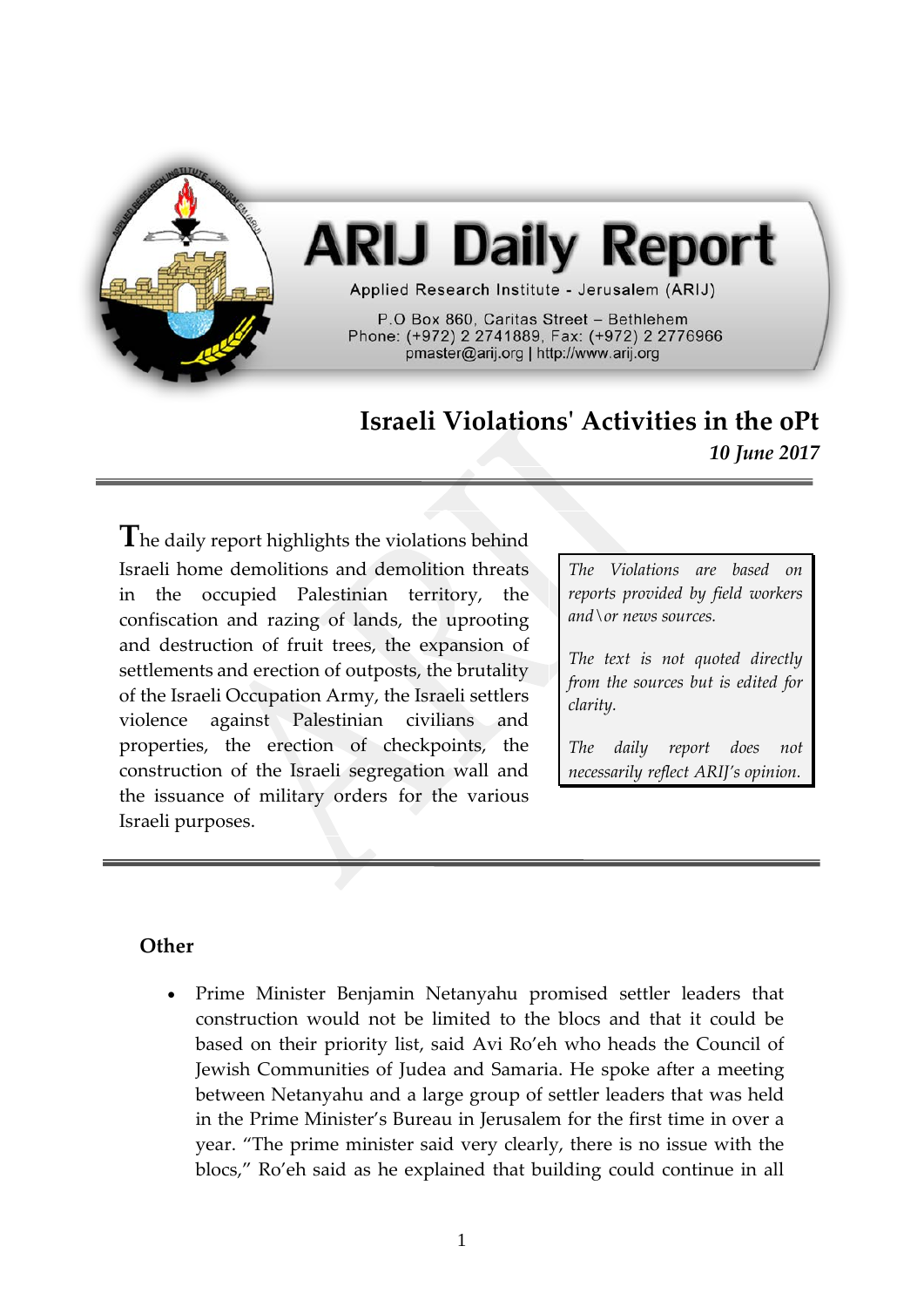areas of Judea and Samaria irrespective of geography. But it would be based on the restrictions created by the Security Cabinet, about how new structures would be placed first within existing neighborhoods and then only if necessary outside them. The meeting comes as settlers leaders expressed frustration with the list of 2,336 new homes which the Higher Planning Council of Judea and Samaria authorized or advanced in the last two days. This includes 839 homes that were authorized in the Ariel settlement and 459 that were advanced in Ma'aleh Adumim. They had expected that many more plans would be advanced and authorized. While Ro'eh put a positive spin on the meeting, many other leaders walked away feeling as if their building needs would not be met. Beitar Illit Mayor Meir Rubinstein said that Netanyahu's planning policies were "choking" his city, explaining that the authorizations it has received in the last year do not keep pace with the needs of the Haredi population that makes up his city and that of Modiin Illit. Both cities "have the highest growth rate in Judea and Samaria" and are among the most desirable places to live for the Haredi population, he said. Samaria Regional Council head Yossi Dagan, who has waned Netanyahu that he could be replaced if more building is not issued, said that he walked away from the meeting with a positive feeling. But the test will come only through the results, he said. Beit Aryeh Council head Avi Naim said he was expecting a massive surge in building in Judea and Samaria. Gush Etzion Regional Council head Shlomo Ne'eman said he told Netanyahu that he was frustrated that no building was pushed forward or authorized in his region this week. "I understand that there is international pressure to freeze building, but the prime minister has an obligation [to act according to] Israeli interests," Ne'eman said. As the meeting took place, Kibbutz Kfar Etzion in the Gush Etzion region held a cornerstone laying ceremony for a new neighborhood. The community also marked the 50th anniversary of the Six Day War and their founding a year later. Deputy Foreign Minister Tzipi Hotovely, who attended the ceremony, pledged that the government would approve more building in Gush Etzion and in Judea and Samaria as a whole. Yesh Atid Party head Yair Lapid, who also attended the ceremony, said that Gush Etzion was in the Israeli consensus. Although Yesh Atid is considered a centrist party, he struck a right wing tone when he said that "the sate of Israel has the right to determine its own borders based on its national interests." Right wing legislators are in the midst of a campaign to pressure the government to annex the Gush Etzion region. Israel assumes that this region will be part of its sovereign borders in any final-status agreement with the Palestinians for a twostate solution. [\(JPOST](http://www.jpost.com/Israel-News/Politics-And-Diplomacy/Settler-leader-Netanyahu-says-building-not-limited-to-blocs-496366) 10 June 2017)